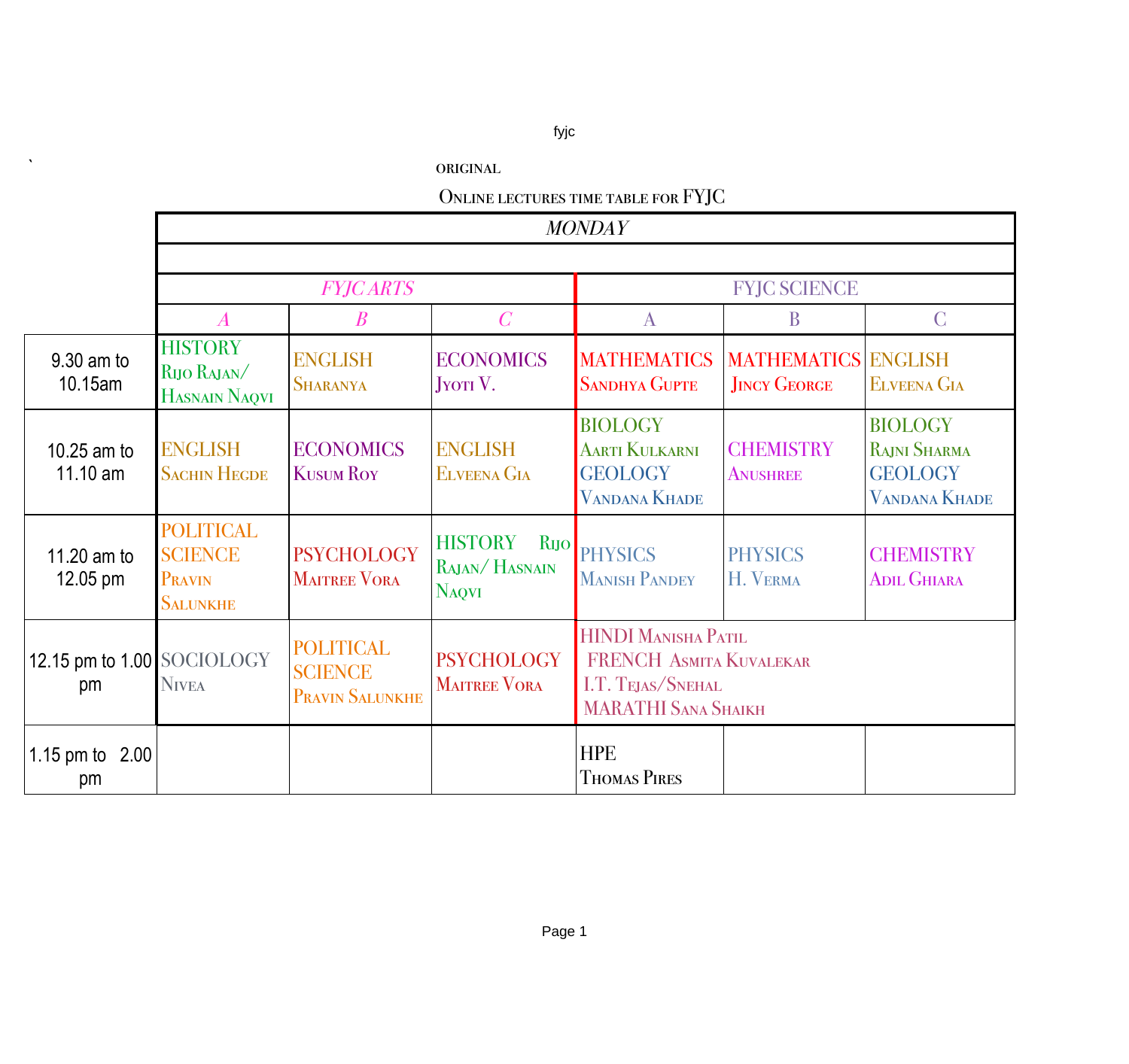|                                | ONLINE LECTURES TIME TABLE FOR FYJC                                                                                                                                                                                                         |                                                      |                    |                                        |                                                                        |                                          |  |  |
|--------------------------------|---------------------------------------------------------------------------------------------------------------------------------------------------------------------------------------------------------------------------------------------|------------------------------------------------------|--------------------|----------------------------------------|------------------------------------------------------------------------|------------------------------------------|--|--|
|                                | <b>TUESDAY</b>                                                                                                                                                                                                                              |                                                      |                    |                                        |                                                                        |                                          |  |  |
|                                |                                                                                                                                                                                                                                             |                                                      |                    |                                        |                                                                        |                                          |  |  |
|                                |                                                                                                                                                                                                                                             | <b>FYJCARTS</b>                                      |                    | <b>FYJC SCIENCE</b>                    |                                                                        |                                          |  |  |
|                                | $\boldsymbol{A}$                                                                                                                                                                                                                            | $\boldsymbol{B}$                                     | $\overline{C}$     | $\mathbf{A}$                           | B                                                                      | $\mathcal{C}$                            |  |  |
| 9.30 am to<br>10.15am          | <b>HINDI MANISHA PATIL</b><br><b>HISTORY</b><br><b>PSYCHOLOGY</b><br><b>ENGLISH</b><br>FRENCH ASMITA KUVALEKAR<br>RIJO RAJAN/<br><b>MAITREE VORA</b><br>I.T. TEJAS/SNEHAL<br><b>SHARANYA</b><br>HASNAIN NAQVI<br><b>MARATHI SANA SHAIKH</b> |                                                      |                    |                                        |                                                                        |                                          |  |  |
| 10.25 am to<br>11.10 am        | HINDI MANISHA PATIL<br><b>FRENCH AB RIDDHI GADA</b><br>FRENCH BC ASMITA KUVALEKAR<br>I.T. TEJAS/SNEHAL<br><b>MARATHI SANA SHAIKH</b>                                                                                                        |                                                      |                    | <b>PHYSICS</b><br><b>KAMLESH KADAM</b> | <b>PHYSICS</b><br><b>MADNIAYESHA</b>                                   | <b>CHEMISTRY</b><br>SONALI G.            |  |  |
| 11.20 am to<br>$12.05$ pm      | <b>SOCIOLOGY</b><br><b>NIVEA</b>                                                                                                                                                                                                            | <b>MATHEMATICS ENGLISH</b><br><b>SANJAY SHINDE</b>   | <b>ELVEENA GIA</b> | <b>CHEMISTRY</b><br>SAVIO D'SOUZA      | <b>CHEMISTRY</b><br><b>RAJESH PANDEY</b>                               | <b>PHYSICS</b><br><b>SHABNAM SHAIKH</b>  |  |  |
| 12.15 pm to 1.00 SCIENCE<br>pm | <b>POLITICAL</b><br>PRAVIN<br><b>SALUNKHE</b>                                                                                                                                                                                               | <b>MATHEMATICS SOCIOLOGY</b><br><b>SANJAY SHINDE</b> | <b>NIVEA</b>       | <b>ENGLISH</b><br><b>SACHIN HEGDE</b>  | <b>BIOLOGY</b><br>RAJNI SHARMA<br><b>ECONOMICS</b><br><b>KUSUM ROY</b> | <b>MATHEMATICS</b><br><b>RUBINA KHAN</b> |  |  |
| 1.15 pm to<br>2.00<br>pm       |                                                                                                                                                                                                                                             |                                                      |                    |                                        | <b>HPE</b><br><b>THOMAS PIRES</b>                                      |                                          |  |  |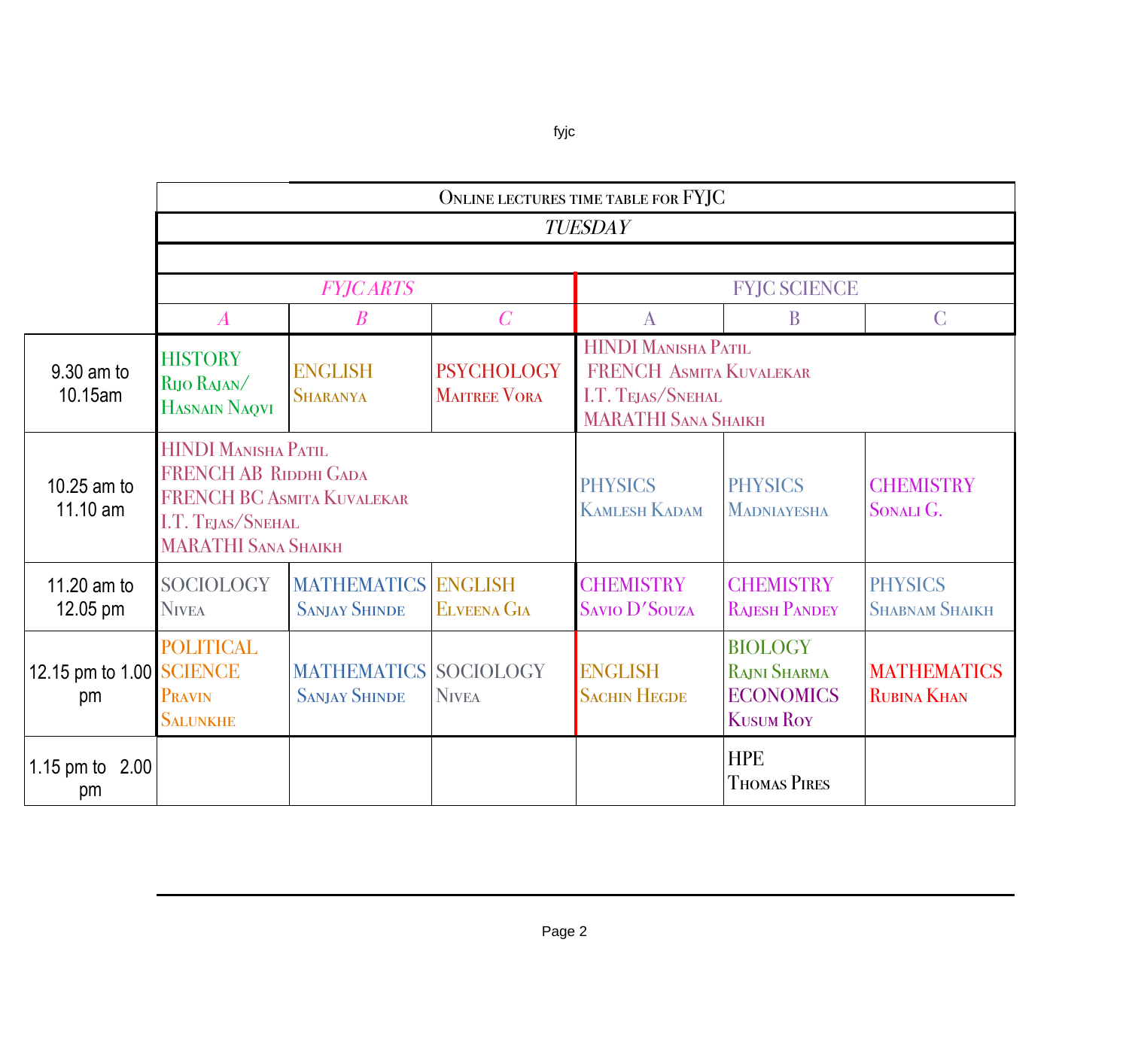|                         | ONLINE LECTURES TIME TABLE FOR FYJC                                                                                                         |                                                              |                                                                     |                                                                                   |                                                                                   |                                                                                   |  |  |
|-------------------------|---------------------------------------------------------------------------------------------------------------------------------------------|--------------------------------------------------------------|---------------------------------------------------------------------|-----------------------------------------------------------------------------------|-----------------------------------------------------------------------------------|-----------------------------------------------------------------------------------|--|--|
|                         | WEDNESDAY                                                                                                                                   |                                                              |                                                                     |                                                                                   |                                                                                   |                                                                                   |  |  |
|                         |                                                                                                                                             |                                                              |                                                                     |                                                                                   |                                                                                   |                                                                                   |  |  |
|                         |                                                                                                                                             | <b>FYJCARTS</b>                                              |                                                                     | <b>FYJC SCIENCE</b>                                                               |                                                                                   |                                                                                   |  |  |
|                         | $\boldsymbol{A}$                                                                                                                            | $\boldsymbol{B}$                                             | $\overline{C}$                                                      | A                                                                                 | B                                                                                 | $\mathcal{C}$                                                                     |  |  |
| 9.30 am to<br>10.15am   | <b>ECONOMICS</b><br>JYOTI <sub>V</sub> .                                                                                                    | <b>POLITICAL</b><br><b>SCIENCE</b><br><b>PRAVIN SALUNKHE</b> | <b>SOCIOLOGY</b><br><b>NIVEA</b>                                    | <b>ENGLISH</b><br><b>SACHIN HEGDE</b>                                             | <b>ENGLISH</b><br><b>SHARANYA</b>                                                 | <b>MATHEMATICS</b><br>SANDHYA GUPTE/<br><b>JINCY GEORGE</b><br><b>RUBINA KHAN</b> |  |  |
| 10.25 am to<br>11.10 am | <b>SOCIOLOGY</b><br><b>NIVEA</b>                                                                                                            | <b>PSYCHOLOGY</b><br><b>MAITREE VORA</b>                     | <b>ECONOMICS</b><br><b>JYOTI V.</b>                                 | <b>BIOLOGY</b><br>SMITA G.<br><b>GEOLOGY</b><br><b>VANDANA KHADE</b>              | <b>PHYSICS</b><br><b>MADNIAYESHA</b>                                              | <b>BIOLOGY</b><br><b>SHRUTIKA</b><br><b>GEOLOGY</b><br><b>VANDANA KHADE</b>       |  |  |
| 11.20 am to<br>12.05 pm | <b>POLITICAL</b><br><b>SCIENCE</b><br>PRAVIN<br><b>SALUNKHE</b>                                                                             | <b>ENGLISH</b><br><b>SHARANYA</b>                            | <b>HISTORY</b><br>R <sub>IJO</sub><br>RAJAN/HASNAIN<br><b>NAQVI</b> | <b>CHEMISTRY</b><br>VINITHA C.                                                    | <b>CHEMISTRY</b><br><b>ANUSHREE</b>                                               | <b>ENGLISH</b><br><b>ELVEENA GIA</b>                                              |  |  |
| 12.15 pm to 1.00<br>pm  | <b>HINDI MANISHA PATIL</b><br><b>FRENCH AB RIDDHI GADA</b><br>FRENCH BC ASMITA KUVALEKAR<br>I.T. TEJAS/SNEHAL<br><b>MARATHI SANA SHAIKH</b> |                                                              |                                                                     | <b>MATHEMATICS</b><br>SANDHYA GUPTE/<br><b>JINCY GEORGE</b><br><b>RUBINA KHAN</b> | <b>MATHEMATICS</b><br>SANDHYA GUPTE/<br><b>JINCY GEORGE</b><br><b>RUBINA KHAN</b> | <b>PHYSICS</b><br><b>SANJAY SHINDE</b>                                            |  |  |
| 1.15 pm to 2.00<br>pm   |                                                                                                                                             |                                                              |                                                                     |                                                                                   |                                                                                   | <b>HPE</b><br><b>THOMAS PIRES</b>                                                 |  |  |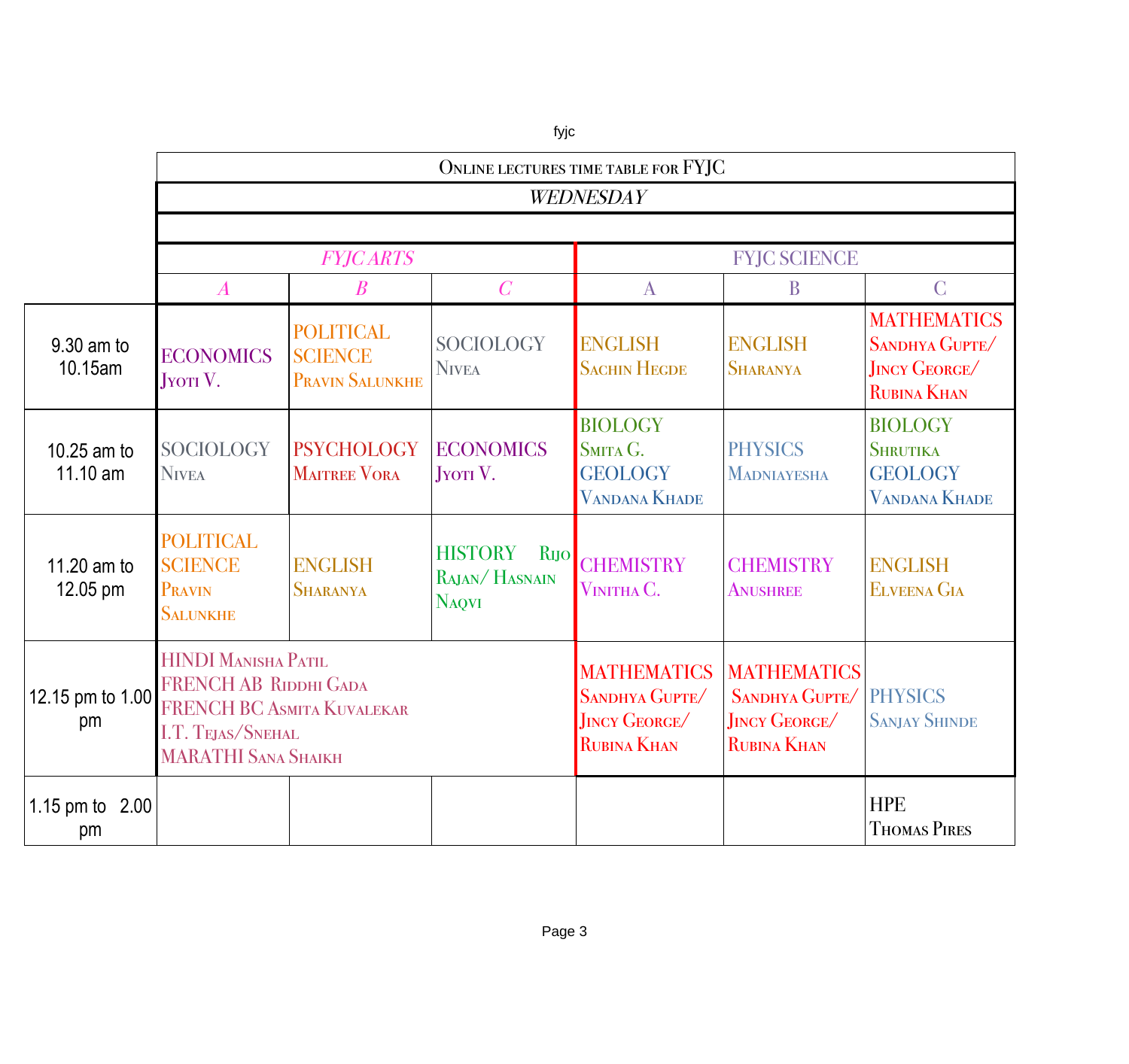|                                |                                                      | ONLINE LECTURES TIME TABLE FOR FYJC                   |                                      |                                                                                                                 |                                                                                 |                                           |  |  |
|--------------------------------|------------------------------------------------------|-------------------------------------------------------|--------------------------------------|-----------------------------------------------------------------------------------------------------------------|---------------------------------------------------------------------------------|-------------------------------------------|--|--|
|                                | <b>THURSDAY</b>                                      |                                                       |                                      |                                                                                                                 |                                                                                 |                                           |  |  |
|                                |                                                      |                                                       |                                      |                                                                                                                 |                                                                                 |                                           |  |  |
|                                |                                                      | <b>FYJCARTS</b>                                       |                                      | <b>FYJC SCIENCE</b>                                                                                             |                                                                                 |                                           |  |  |
|                                | $\boldsymbol{A}$                                     | $\pmb{B}$                                             | $\overline{C}$                       | $\mathbf{A}$                                                                                                    | B                                                                               | $\mathcal{C}$                             |  |  |
| 9.30 am to<br>10.15am          | <b>ECONOMICS</b><br>JYOTI V.                         | <b>POLITICAL</b><br><b>SCIENCE</b><br>PRAVIN SALUNKHE | <b>ENGLISH</b><br><b>ELVEENA GIA</b> | <b>MATHEMATICS</b><br><b>RUBINA KHAN</b>                                                                        | <b>MATHEMATICS PHYSICS</b><br><b>SANDHYA GUPTE</b>                              | <b>SANJAY SHINDE</b>                      |  |  |
| 10.25 am to<br>11.10 am        | <b>ENGLISH</b><br><b>SACHIN HEGDE</b>                | <b>ECONOMICS</b><br><b>KUSUM ROY</b>                  | <b>SOCIOLOGY</b><br><b>NIVEA</b>     | <b>HINDI MANISHA PATIL</b><br><b>FRENCH ASMITA KUVALEKAR</b><br>I.T. TEJAS/SNEHAL<br><b>MARATHI SANA SHAIKH</b> |                                                                                 |                                           |  |  |
| 11.20 am to<br>12.05 pm        | <b>HISTORY</b><br>RIJO RAJAN/<br>HASNAIN NAQVI       | <b>MATHEMATICS ECONOMICS</b><br><b>SANJAY SHINDE</b>  | <b>JYOTI</b> V.                      | <b>CHEMISTRY</b><br><b>SAVIO D'SOUZA</b>                                                                        | <b>ENGLISH</b><br><b>SHARANYA</b>                                               | <b>CHEMISTRY</b><br><b>ADIL GHIARA</b>    |  |  |
| 12.15 pm to 1.00 SCIENCE<br>pm | <b>POLITICAL</b><br><b>PRAVIN</b><br><b>SALUNKHE</b> | <b>MATHEMATICS PSYCHOLOGY</b><br><b>SANJAY SHINDE</b> | <b>MAITREE VORA</b>                  | <b>PHYSICS</b><br><b>KAMLESH KADAM</b>                                                                          | <b>BIOLOGY</b><br><b>AARTI KULKARNI</b><br><b>ECONOMICS</b><br><b>KUSUM ROY</b> | <b>MATHEMATICS</b><br><b>JINCY GEORGE</b> |  |  |
| 1.15 pm to $2.00$ HPE<br>pm    | <b>THOMAS PIRES</b>                                  |                                                       |                                      |                                                                                                                 |                                                                                 |                                           |  |  |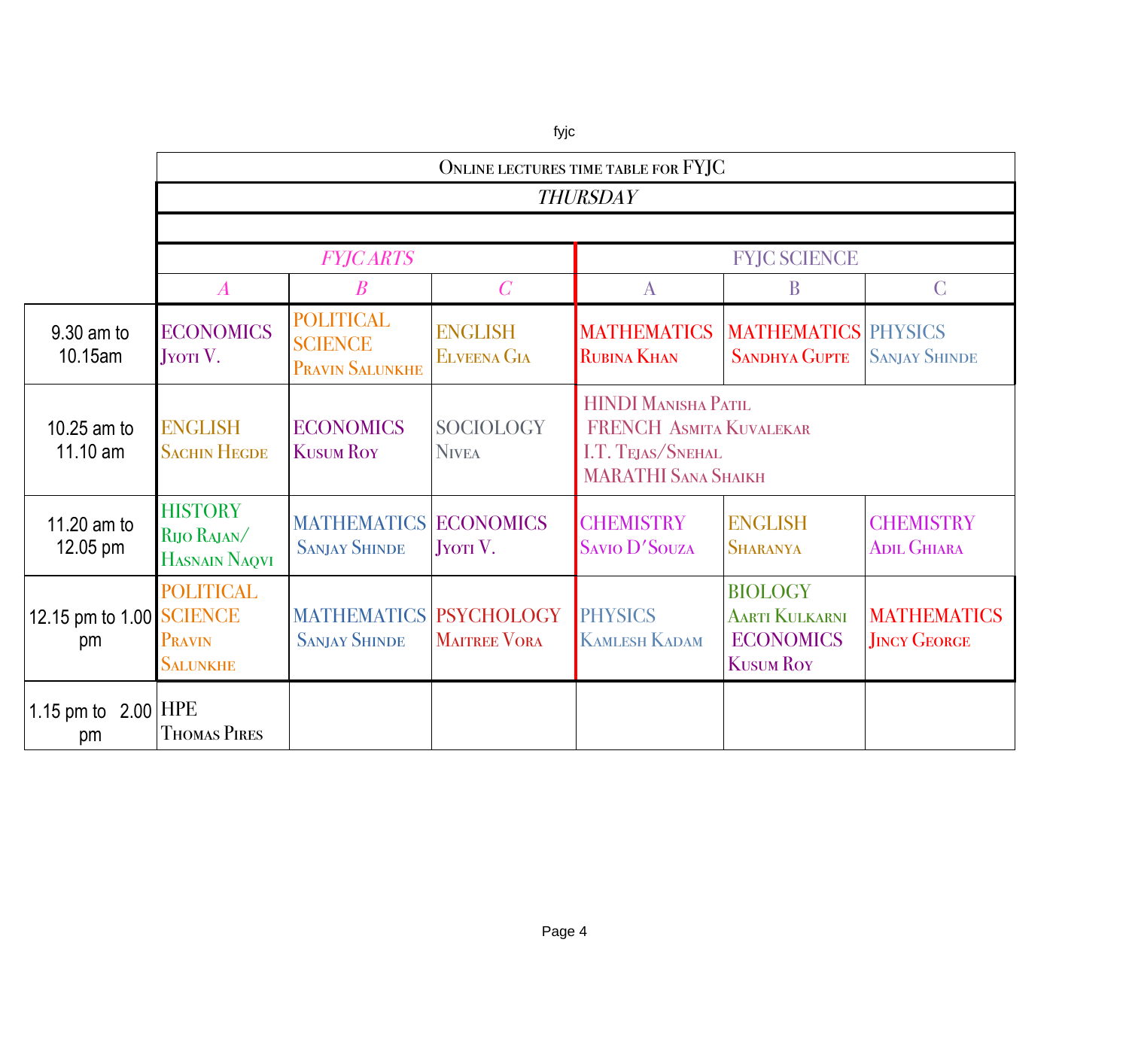|                                  | ONLINE LECTURES TIME TABLE FOR FYJC                                                                                                  |                                                                                                                                                                                              |                                       |                                                                      |                                                                           |                                                                                 |  |  |
|----------------------------------|--------------------------------------------------------------------------------------------------------------------------------------|----------------------------------------------------------------------------------------------------------------------------------------------------------------------------------------------|---------------------------------------|----------------------------------------------------------------------|---------------------------------------------------------------------------|---------------------------------------------------------------------------------|--|--|
|                                  | <b>FRIDAY</b>                                                                                                                        |                                                                                                                                                                                              |                                       |                                                                      |                                                                           |                                                                                 |  |  |
|                                  |                                                                                                                                      |                                                                                                                                                                                              |                                       |                                                                      |                                                                           |                                                                                 |  |  |
|                                  |                                                                                                                                      | <b>FYJCARTS</b>                                                                                                                                                                              |                                       | <b>FYJC SCIENCE</b>                                                  |                                                                           |                                                                                 |  |  |
|                                  | $\boldsymbol{A}$                                                                                                                     | $\boldsymbol{B}$                                                                                                                                                                             | $\overline{C}$                        | $\mathbf{A}$                                                         | B                                                                         | $\mathsf{C}$                                                                    |  |  |
| 9.30 am to<br>10.15am            | <b>HISTORY</b><br>RIJO RAJAN/<br>HASNAIN NAQVI                                                                                       | <b>HINDI MANISHA PATIL</b><br><b>PSYCHOLOGY</b><br><b>ECONOMICS</b><br>FRENCH ASMITA KUVALEKAR<br><b>KUSUM ROY</b><br><b>MAITREE VORA</b><br>I.T. TEJAS/SNEHAL<br><b>MARATHI SANA SHAIKH</b> |                                       |                                                                      |                                                                           |                                                                                 |  |  |
| 10.25 am to<br>11.10 am          | HINDI MANISHA PATIL<br><b>FRENCH AB RIDDHI GADA</b><br>FRENCH BC ASMITA KUVALEKAR<br>I.T. TEJAS/SNEHAL<br><b>MARATHI SANA SHAIKH</b> |                                                                                                                                                                                              |                                       | <b>BIOLOGY</b><br>SMITA G.<br><b>GEOLOGY</b><br><b>VANDANA KHADE</b> | <b>PHYSICS</b><br>H. VERMA                                                | <b>BIOLOGY</b><br><b>RAJNI SHARMA</b><br><b>GEOLOGY</b><br><b>VANDANA KHADE</b> |  |  |
| 11.20 am to<br>12.05 pm          | <b>ENGLISH</b><br><b>SACHIN HEGDE</b>                                                                                                | <b>ENGLISH</b><br><b>SHARANYA</b>                                                                                                                                                            | <b>ECONOMICS</b><br><b>JYOTI</b> V.   | <b>MATHEMATICS</b><br><b>JINCY GEORGE</b>                            | <b>BIOLOGY</b><br><b>SHRUTIKA</b><br><b>ECONOMICS</b><br><b>KUSUM ROY</b> | <b>MATHEMATICS</b><br><b>SANDHYA GUPTE</b>                                      |  |  |
| 12.15 pm to 1.00 ECONOMICS<br>pm | <b>HISTORY</b><br><b>PSYCHOLOGY</b><br>RIJO RAJAN/<br><b>MAITREE VORA</b><br>$JY$ TV.<br>HASNAIN NAQVI                               |                                                                                                                                                                                              | <b>ENGLISH</b><br><b>SACHIN HEGDE</b> | <b>ENGLISH</b><br><b>SHARANYA</b>                                    | <b>ENGLISH</b><br><b>ELVEENA GIA</b>                                      |                                                                                 |  |  |
| 1.15 pm to<br>2.00<br>pm         |                                                                                                                                      | <b>HPE</b><br><b>THOMAS PIRES</b>                                                                                                                                                            |                                       |                                                                      |                                                                           |                                                                                 |  |  |